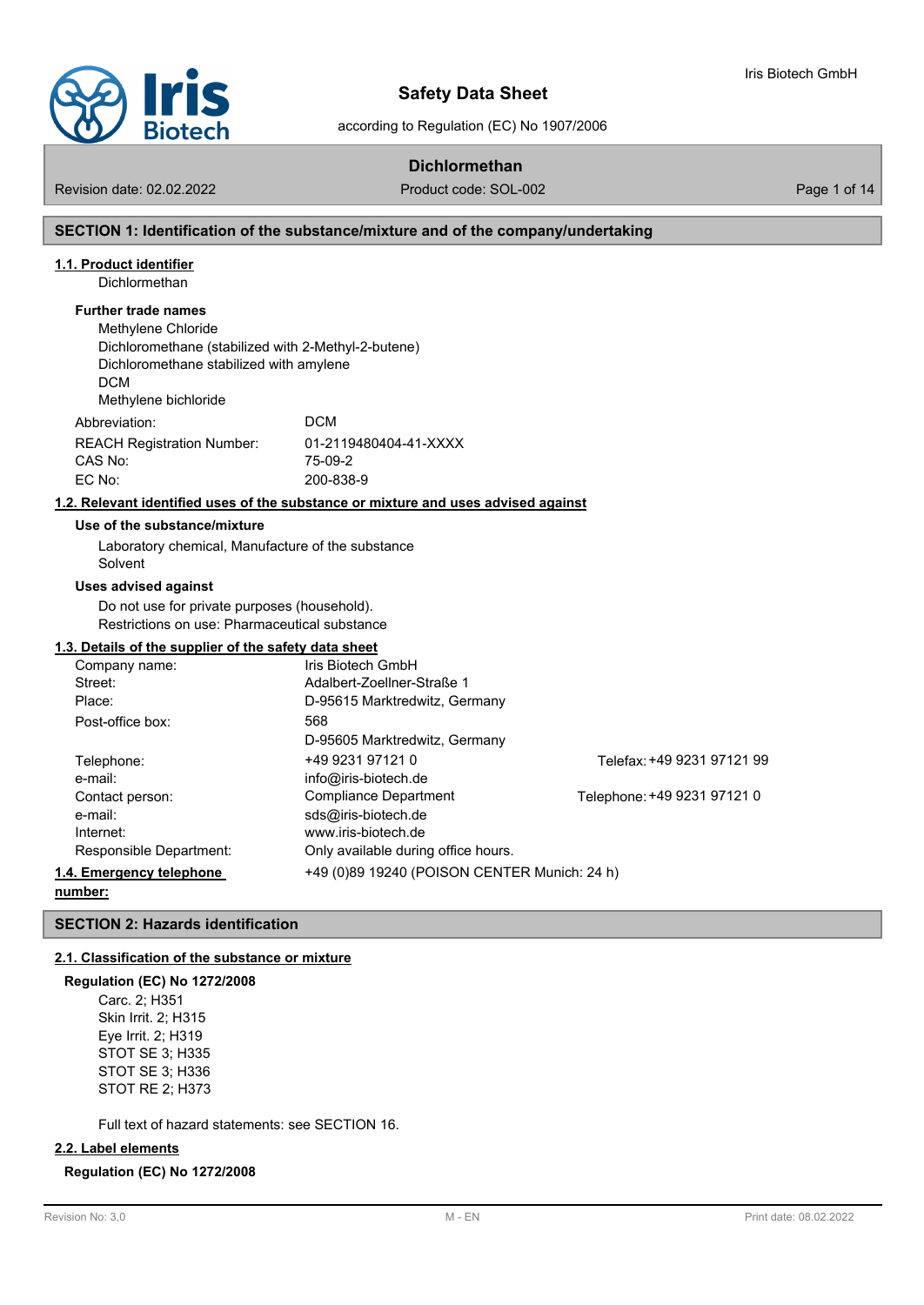

according to Regulation (EC) No 1907/2006

# **Dichlormethan**

Revision date: 02.02.2022 **Product code: SOL-002** Product code: SOL-002

| Signal word: |  |
|--------------|--|
| Pictograms:  |  |



#### **Hazard statements**

| H315             | Causes skin irritation.                                            |
|------------------|--------------------------------------------------------------------|
| H <sub>319</sub> | Causes serious eye irritation.                                     |
| H335             | May cause respiratory irritation.                                  |
| H336             | May cause drowsiness or dizziness.                                 |
| H <sub>351</sub> | Suspected of causing cancer.                                       |
| H373             | May cause damage to organs through prolonged or repeated exposure. |

#### **Precautionary statements**

| P <sub>202</sub> | Do not handle until all safety precautions have been read and understood.                                                           |
|------------------|-------------------------------------------------------------------------------------------------------------------------------------|
| P <sub>260</sub> | Do not breathe dust/fume/gas/mist/vapours/spray.                                                                                    |
| P280             | Wear protective gloves/protective clothing/eye protection/face protection/hearing<br>protection.                                    |
| P302+P352        | IF ON SKIN: Wash with plenty of water.                                                                                              |
| P304+P340        | IF INHALED: Remove person to fresh air and keep comfortable for breathing.                                                          |
| P305+P351+P338   | IF IN EYES: Rinse cautiously with water for several minutes. Remove contact lenses, if<br>present and easy to do. Continue rinsing. |
|                  |                                                                                                                                     |
| P308+P313        | IF exposed or concerned: Get medical advice/attention.                                                                              |

# **Additional advice on labelling**

Warning - substance not yet tested completely.

### **2.3. Other hazards**

This substance/mixture contains no components considered to be either persistent, bioaccumulative and toxic (PBT), or very persistent and very bioaccumulative (vPvB) at levels of 0.1% or higher.

## **SECTION 3: Composition/information on ingredients**

# **3.1. Substances**

| <b>Chemical characterization</b> |  |
|----------------------------------|--|
| Dichloromethane                  |  |

| Sum formula:      | CH <sub>2</sub> C <sub>12</sub> |
|-------------------|---------------------------------|
| Molecular weight: | 84,93 g/mol                     |

#### **Hazardous components**

| <b>CAS No</b> | Chemical name                                                                                           |           |                        | Quantity    |
|---------------|---------------------------------------------------------------------------------------------------------|-----------|------------------------|-------------|
|               | IEC No                                                                                                  | Ilndex No | IREACH No              |             |
|               | Classification (Regulation (EC) No 1272/2008)                                                           |           |                        |             |
| 75-09-2       | Dichloromethane, methylene chloride                                                                     |           |                        | $\le$ 100 % |
|               | 1200-838-9                                                                                              |           | 101-2119480404-41-XXXX |             |
|               | Carc. 2, Skin Irrit. 2, Eye Irrit. 2, STOT SE 3, STOT SE 3, STOT RE 2; H351 H315 H319 H335<br>H336 H373 |           |                        |             |

Full text of H and EUH statements: see section 16.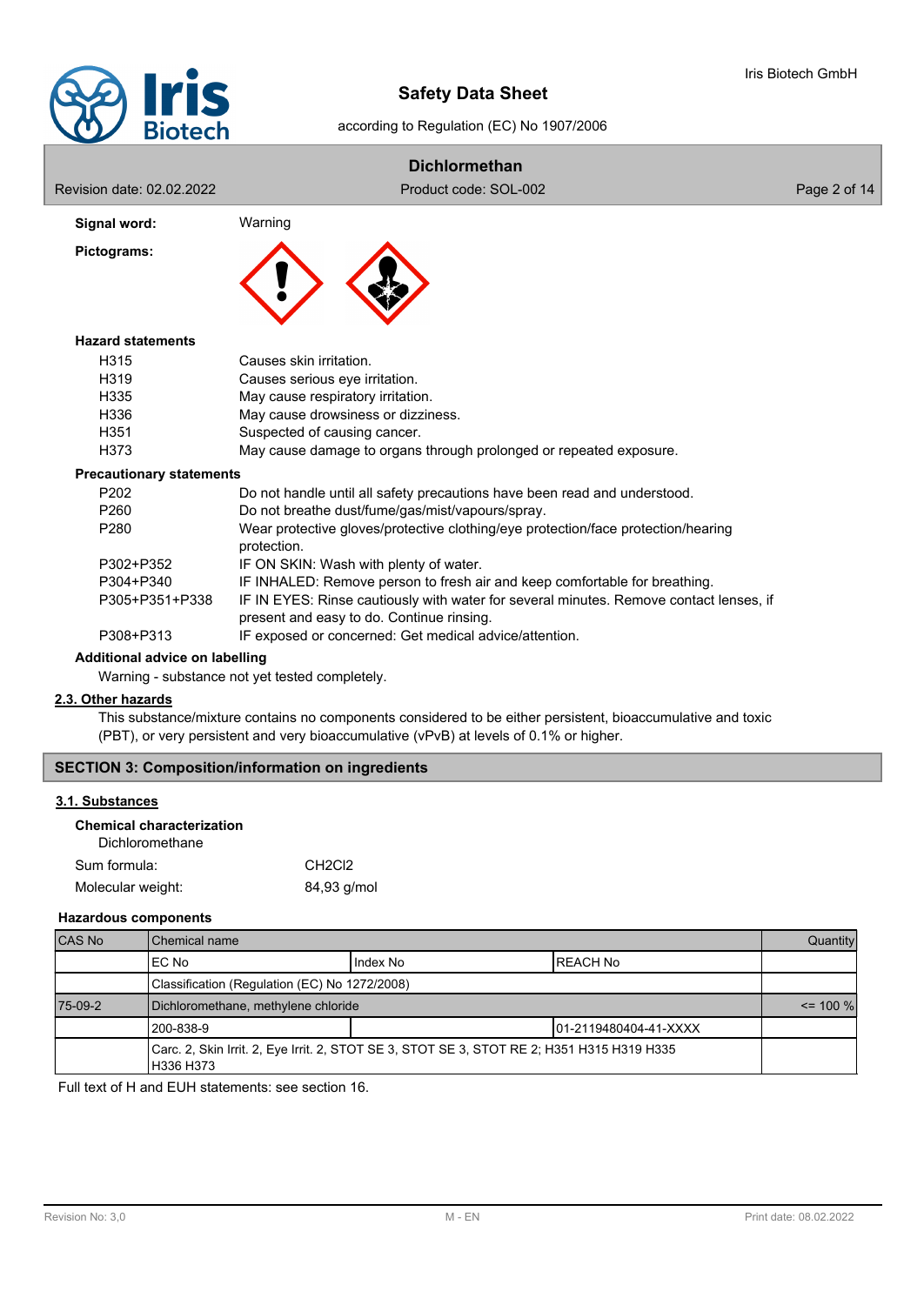

according to Regulation (EC) No 1907/2006

# **Dichlormethan**

Revision date: 02.02.2022 Product code: SOL-002 Page 3 of 14

#### **Specific Conc. Limits, M-factors and ATE**

| <b>CAS No</b> | IEC No           | <b>IChemical name</b>                                                                         | Quantityl      |
|---------------|------------------|-----------------------------------------------------------------------------------------------|----------------|
|               |                  | Specific Conc. Limits, M-factors and ATE                                                      |                |
| 75-09-2       | $1200 - 838 - 9$ | Dichloromethane, methylene chloride                                                           | $\leq$ 100 % % |
|               | Img/kg           | inhalation: LC50 = 52000 mg/l (vapours); dermal: LD50 = $>$ 2000 mg/kg; oral: LD50 = $>$ 2000 |                |

## **SECTION 4: First aid measures**

#### **4.1. Description of first aid measures**

#### **General information**

In case of accident or unwellness, seek medical advice immediately (show directions for use or safety data sheet if possible).

In all cases of doubt, or when symptoms persist, seek medical advice.

#### **After inhalation**

Provide fresh air. Medical treatment necessary. Remove casualty to fresh air and keep warm and at rest. In case of irregular breathing or respiratory arrest provide artificial respiration. In all cases of doubt, or when symptoms persist, seek medical advice.

#### **After contact with skin**

After contact with skin, wash immediately with plenty of water and soap. Take off immediately all contaminated clothing and wash it before reuse. Medical treatment necessary.

#### **After contact with eyes**

After contact with the eyes, rinse with water with the eyelids open for a sufficient length of time, then consult an ophthalmologist immediately.

#### **After ingestion**

Observe risk of aspiration if vomiting occurs. If accidentally swallowed rinse the mouth with plenty of water (only if the person is conscious) and obtain immediate medical attention. Rinse mouth thoroughly with water. Never give anything by mouth to an unconscious person or a person with cramps. In all cases of doubt, or when symptoms persist, seek medical advice.

#### **4.2. Most important symptoms and effects, both acute and delayed**

Refer to chapter 11.

# **4.3. Indication of any immediate medical attention and special treatment needed**

Treat symptomatically.

# **SECTION 5: Firefighting measures**

#### **5.1. Extinguishing media**

#### **Suitable extinguishing media**

Co-ordinate fire-fighting measures to the fire surroundings. Water spray. alcohol resistant foam. Dry extinguishing powder. Carbon dioxide (CO2). Sand.

#### **Unsuitable extinguishing media**

High power water jet.

#### **5.2. Special hazards arising from the substance or mixture**

Non-flammable. Thermal decomposition can lead to the escape of irritating gases and vapours. In case of fire may be liberated: Carbon dioxide (CO2). Carbon monoxide (CO). Hydrogen chloride (HCl). Phosgene

#### **5.3. Advice for firefighters**

In case of fire: Wear self-contained breathing apparatus. Full protection suit.

Cool closed containers exposed to fire with water spray.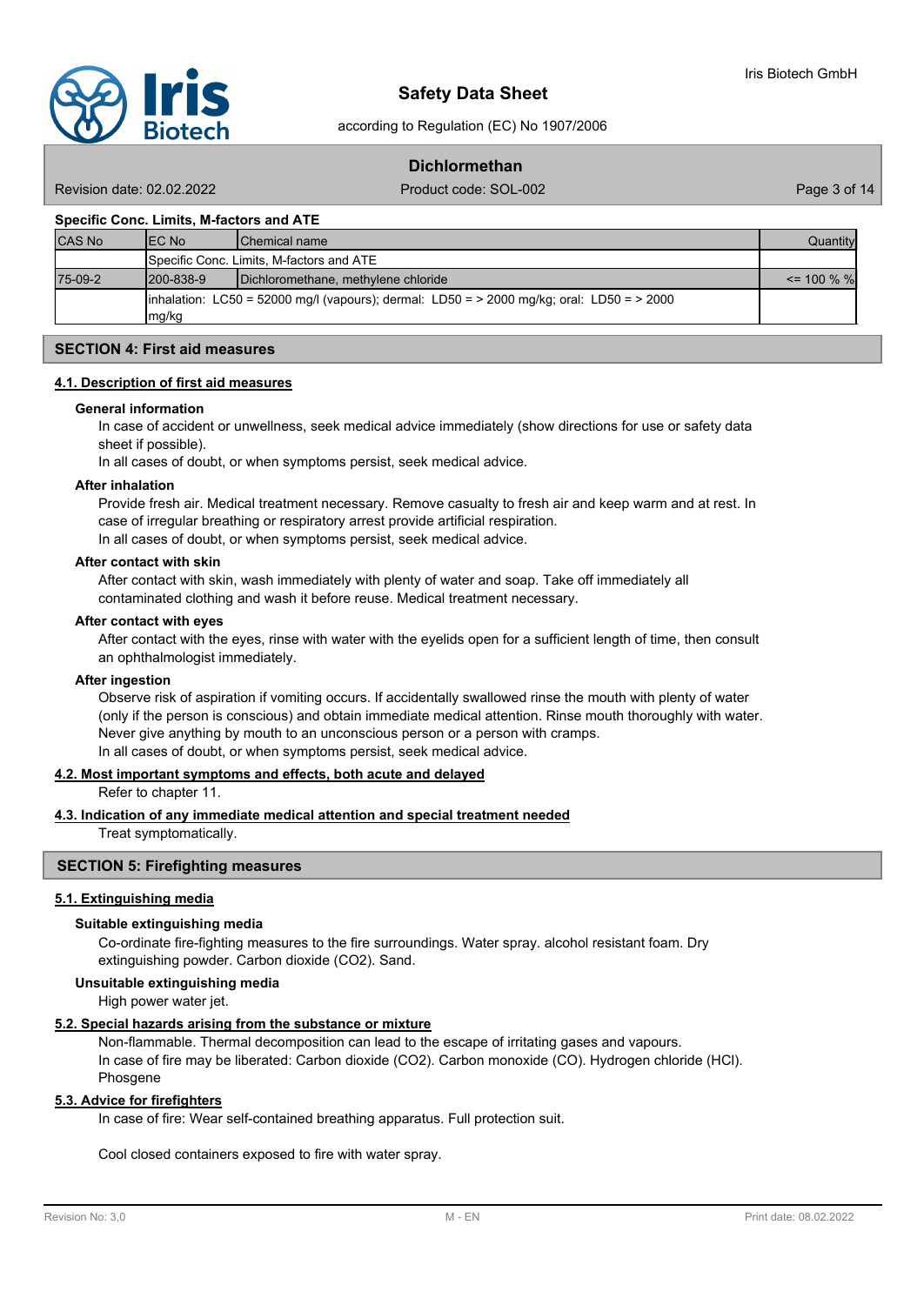

according to Regulation (EC) No 1907/2006

# **Dichlormethan**

Revision date: 02.02.2022 Product code: SOL-002 Page 4 of 14

## **Additional information**

Use water spray jet to protect personnel and to cool endangered containers. Suppress gases/vapours/mists with water spray jet. Collect contaminated fire extinguishing water separately. Do not allow entering drains or surface water. Usual measures for fire prevention.

#### **SECTION 6: Accidental release measures**

## **6.1. Personal precautions, protective equipment and emergency procedures**

#### **General advice**

Provide adequate ventilation. Avoid breathing dust/fume/gas/mist/vapours/spray. Avoid contact with skin, eyes and clothes.

Wear personal protection equipment.

In case of fire: Evacuate area.

#### **For non-emergency personnel**

Evacuate the danger area, observe emergency procedures, consult an expert.

Stop and contain spill/release if it can be done safely. Cover drains. Make sure spills can be contained, e.g. in sump pallets or kerbed areas.

### **For emergency responders**

Cover drains.

Stop and contain spill/release if it can be done safely.

#### **6.2. Environmental precautions**

Do not allow to enter into soil/subsoil.

Do not allow to enter into surface water or drains.

# **6.3. Methods and material for containment and cleaning up**

# **For containment**

Cover drains.

Stop and contain spill/release if it can be done safely.

**For cleaning up**

Absorb with liquid-binding material (sand, diatomaceous earth, acid- or universal binding agents). Treat the recovered material as prescribed in the section on waste disposal.

#### **Other information**

Take up mechanically, placing in appropriate containers for disposal. Soak up inert absorbent and dispose as waste requiring special attention. Absorb with liquid-binding material (sand, diatomaceous earth, acid- or universal binding agents).

### **6.4. Reference to other sections**

Safe handling: see section 7 Personal protection equipment: see section 8 Disposal: see section 13 Treat the recovered material as prescribed in the section on waste disposal.

## **SECTION 7: Handling and storage**

# **7.1. Precautions for safe handling**

#### **Advice on safe handling**

If handled uncovered, arrangements with local exhaust ventilation have to be used. Use extractor hood (laboratory).

Do not breathe gas/fumes/vapour/spray. Provide adequate ventilation.

The substance should only be handled in closed apparatus or systems.

If technical exhaust or ventilation measures are not possible or insufficient, respiratory protection must be worn.

Protective respiration apparatus not using surrounding air (breathing apparatus) (DIN EN 133). Avoid contact with skin, eyes and clothes.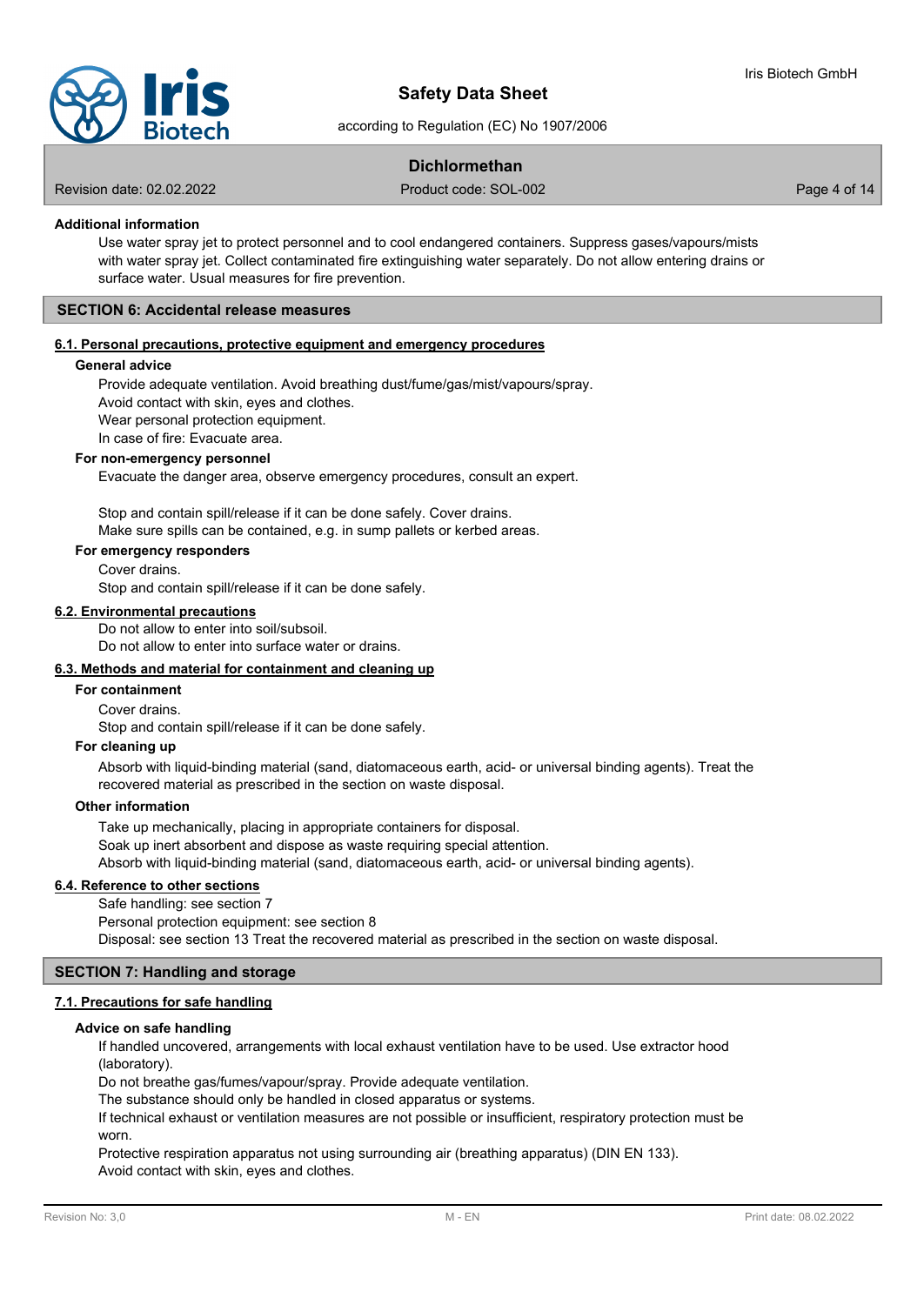

according to Regulation (EC) No 1907/2006

# **Dichlormethan**

Revision date: 02.02.2022 Product code: SOL-002 Page 5 of 14

## **Advice on protection against fire and explosion**

Non-combustible liquids

Usual measures for fire prevention.

Keep respiratory protective device available.

#### **Advice on general occupational hygiene**

Remove contaminated, saturated clothing immediately. Draw up and observe skin protection programme. Wash hands and face before breaks and after work and take a shower if necessary. When using do not eat, drink, smoke, sniff. Avoid contact with skin, eyes and clothes. Provide adequate ventilation.

#### **Further information on handling**

Suitable container/equipment material: Refined steel

Only use containers specifically approved for the substance/product.

#### **7.2. Conditions for safe storage, including any incompatibilities**

#### **Requirements for storage rooms and vessels**

Keep container tightly closed. Keep locked up. Store in a place accessible by authorized persons only. Provide adequate ventilation as well as local exhaustion at critical locations. Keep container tightly closed in a cool, well-ventilated place.

Containers which are opened carefully and kept upright to prevent leakage.

Keep in a cool place.

storage temperature: room temperature

# **Hints on joint storage**

No special measures are necessary.

# **Further information on storage conditions**

Store in a well-ventilated place. Keep container tightly closed. Store locked up. Thermal sensitivity

# **7.3. Specific end use(s)**

Apart from the uses mentioned in section 1.2 no other specific uses are stipulated.

## **SECTION 8: Exposure controls/personal protection**

# **8.1. Control parameters**

#### **Occupational exposure limit values**

| l CAS No | Name of agent                       | ppm  | mg/m <sup>3</sup> | fib/cm <sup>3</sup> | Category      | Origin |
|----------|-------------------------------------|------|-------------------|---------------------|---------------|--------|
| 75-09-2  | Methylene chloride; Dichloromethane | 100l | 353               |                     | TWA $(8 h)$   |        |
|          |                                     | 200I | 706I              |                     | STEL (15 min) |        |

#### **DNEL/DMEL values**

| CAS No                   | Name of agent                       |                       |          |                        |
|--------------------------|-------------------------------------|-----------------------|----------|------------------------|
| DNEL type                |                                     | <b>Exposure route</b> | Effect   | Value                  |
| 75-09-2                  | Dichloromethane, methylene chloride |                       |          |                        |
| Worker DNEL, long-term   |                                     | <b>linhalation</b>    | systemic | 176 mg/m <sup>3</sup>  |
| Worker DNEL, long-term   |                                     | Idermal               | systemic | 12 mg/kg bw/day        |
| Consumer DNEL, long-term |                                     | <b>linhalation</b>    | systemic | 44 mg/m <sup>3</sup>   |
| Consumer DNEL, long-term |                                     | Idermal               | systemic | 5,82 mg/kg<br>bw/day   |
| Consumer DNEL, long-term |                                     | Ioral                 | systemic | $0.06$ mg/kg<br>bw/day |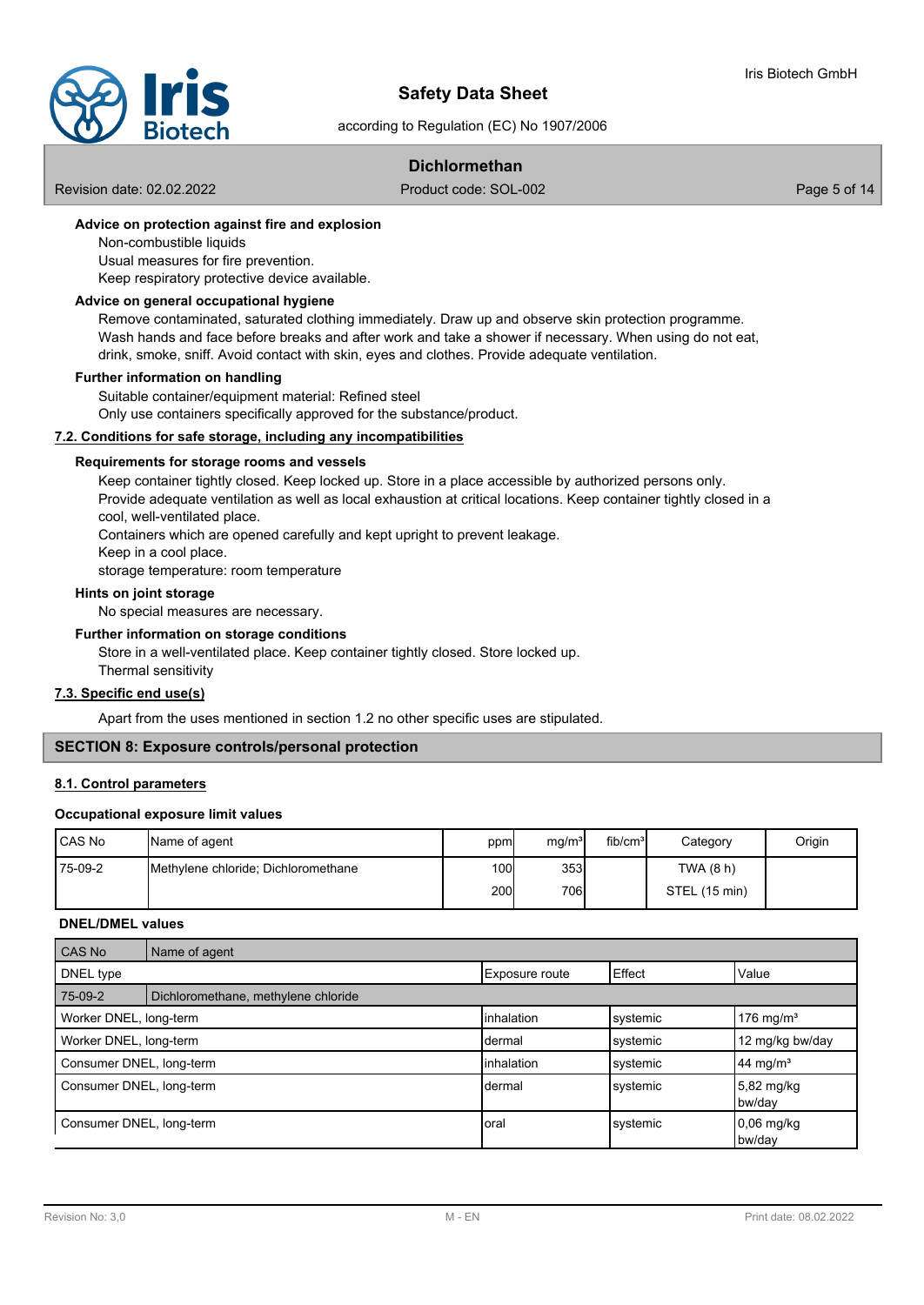

according to Regulation (EC) No 1907/2006

# **Dichlormethan**

Revision date: 02.02.2022 Product code: SOL-002 Page 6 of 14

#### **PNEC values**

| <b>CAS No</b>                                     | Name of agent                       |              |  |
|---------------------------------------------------|-------------------------------------|--------------|--|
|                                                   | Value<br>Environmental compartment  |              |  |
| 75-09-2                                           | Dichloromethane, methylene chloride |              |  |
| Freshwater                                        |                                     | 0,31 mg/l    |  |
| $0,27$ mg/l<br>Freshwater (intermittent releases) |                                     |              |  |
| Marine water                                      |                                     | 0,031 mg/l   |  |
| Freshwater sediment                               |                                     | 2,57 mg/kg   |  |
| Marine sediment                                   |                                     | $0,26$ mg/kg |  |
| Micro-organisms in sewage treatment plants (STP)  |                                     | 26 mg/l      |  |
| Soil                                              |                                     | $0,33$ mg/kg |  |

#### **8.2. Exposure controls**







#### **Appropriate engineering controls**

If handled uncovered, arrangements with local exhaust ventilation have to be used. Do not breathe gas/fumes/vapour/spray. The receiver of our product is singularly responsible for adhering to existing laws and regulations.

#### **Individual protection measures, such as personal protective equipment**

#### **Eye/face protection**

Wear eye/face protection.

Tightly fitting safety goggles. Face shield (8-inch minimum). Use equipment for eye protection tested and approved under appropriate government standards such as NIOSH (US) or EN 166(EU).

#### **Hand protection**

When handling with chemical substances, protective gloves must be worn with the CE-label including the four control digits. The quality of the protective gloves resistant to chemicals must be chosen as a function of the specific working place concentration and quantity of hazardous substances. For special purposes, it is recommended to check the resistance to chemicals of the protective gloves mentioned above together with the supplier of these gloves. Wear suitable gloves.

Handle with gloves. Gloves must be inspected prior to use. Use proper glove removal technique (without touching glove's outer surface) to avoid skin contact with this product. Dispose of contaminated gloves after use in accordance with applicable laws and good laboratory practices. Wash and dry hands. The selected protective gloves have to satisfy the specifications of Regulation (EU) 2016/425 and the standard EN 374 derived from it.

Splash contact: Suitable material: FKM (fluoro rubber): Min.: 0,7 mm

#### **Skin protection**

Use of protective clothing.

#### **Respiratory protection**

In case of inadequate ventilation wear respiratory protection. If technical exhaust or ventilation measures are not possible or insufficient, respiratory protection must be worn.

Where risk assessment shows air-purifying respirators are appropriate use a full-face respirator with multi-purpose combination (US) or type ABEK (EN 14387) respirator cartridges as a backup to engineering controls. If the respirator is the sole means of protection, use a full-face supplied air respirator. Use respirators and components tested and approved under appropriate government standards such as NIOSH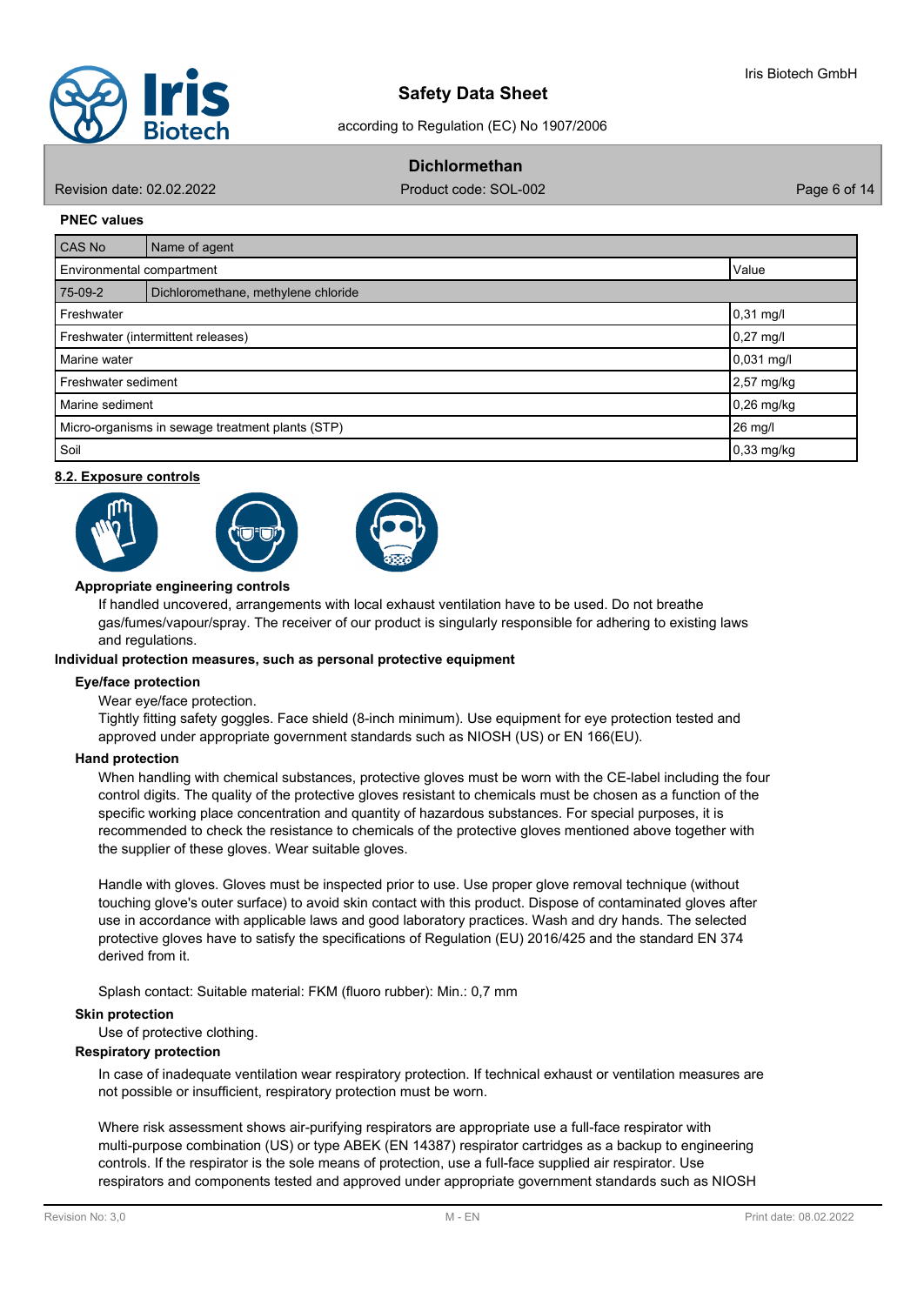**Test method**

# according to Regulation (EC) No 1907/2006

# **Dichlormethan**

Revision date: 02.02.2022 Product code: SOL-002 Page 7 of 14

(US) or CEN (EU).

#### **Environmental exposure controls**

Do not empty into drains; dispose of this material and its container in a safe way. Discharge into the environment must be avoided.

# **SECTION 9: Physical and chemical properties**

# **9.1. Information on basic physical and chemical properties**

| liquid     |
|------------|
| colourless |
| Chlorine   |
| $250$ ppm  |
|            |

# **Changes in the physical state** Melting point/freezing point:  $-97 °C °C$ Boiling point or initial boiling point and 40 °C boiling range: Sublimation point: No data available Softening point: not determined Pour point: not determined Flash point: not applicable that the state of the state of the state of the state of the state of the state of the state of the state of the state of the state of the state of the state of the state of the state of the sta **Flammability** Solid/liquid: not applicable Gas: **not applicable** Gas: **not applicable** Gas: **not applicable** Gas: **not applicable** Gas: **not applicable** Gas: **not applicable** Gas: **not applicable** Gas: **not** applicable Explosion group: IIA Maximum explosion pressure (Pmax): 5,9 bar Minimum ignition energy (MIE): 9300 mJ Source: CHEMpendium; Canadian Center for Occupational Health and Safety **Explosive properties** Lower explosion limits: 13 vol. % Upper explosion limits: 22 vol. % Auto-ignition temperature: 605 °C DIN 51794 **Self-ignition temperature** Solid: No data available contract the state of the state of the state of the state of the state of the state of the state of the state of the state of the state of the state of the state of the state of the state of the st Gas: Gas: Contract available contract of the contract of the contract of the contract of the contract of the contract of the contract of the contract of the contract of the contract of the contract of the contract of the c Decomposition temperature: No data available pH-Value: No data available Viscosity / dynamic: (at 20 °C) 0,43 mPa·s Viscosity / kinematic: No data available No data available Flow time: No data available and the state of the state of the state of the No data available Water solubility: (at 20 °C) 20 g/L **Solubility in other solvents** miscible with most organic solvents Dissolution rate: not determined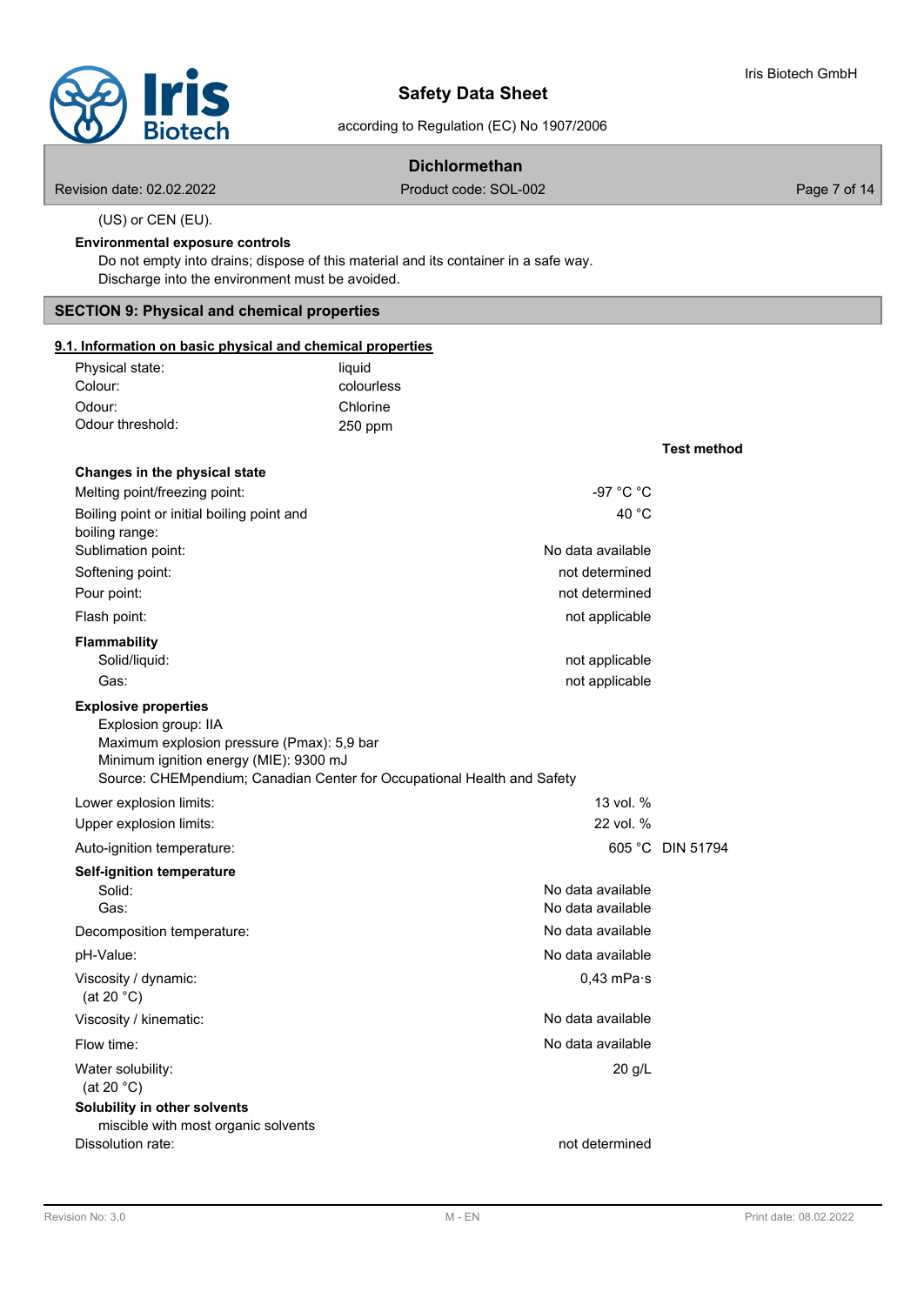

#### according to Regulation (EC) No 1907/2006

| <b>Dichlormethan</b>                               |                          |                                                                                             |  |  |  |
|----------------------------------------------------|--------------------------|---------------------------------------------------------------------------------------------|--|--|--|
| Revision date: 02.02.2022                          | Product code: SOL-002    | Page 8 of 14                                                                                |  |  |  |
| Partition coefficient n-octanol/water:             |                          | log Pow: 1,25 (20 °C) Significant bioaccumulation<br>potential is expected (log<br>Pow> 3). |  |  |  |
| Dispersion stability:                              | No data available        |                                                                                             |  |  |  |
| Vapour pressure:<br>(at 20 $°C$ )                  | 470 hPa                  |                                                                                             |  |  |  |
| Vapour pressure:<br>(at 50 $°C$ )                  | 584 hPa                  |                                                                                             |  |  |  |
| Density:                                           | $1,33$ g/cm <sup>3</sup> |                                                                                             |  |  |  |
| Relative density:                                  | 2,93                     |                                                                                             |  |  |  |
| Bulk density:                                      | not applicable           |                                                                                             |  |  |  |
| Relative vapour density:                           | No data available        |                                                                                             |  |  |  |
| 9.2. Other information                             |                          |                                                                                             |  |  |  |
| Information with regard to physical hazard classes |                          |                                                                                             |  |  |  |
| Sustaining combustion:                             | No data available        |                                                                                             |  |  |  |
| Oxidizing properties<br>No data available          |                          |                                                                                             |  |  |  |
| Other safety characteristics                       |                          |                                                                                             |  |  |  |
| Solvent separation test:                           | No data available        |                                                                                             |  |  |  |
| Solvent content:                                   | 100,00 %                 |                                                                                             |  |  |  |
| Evaporation rate:                                  | No data available        |                                                                                             |  |  |  |
| <b>Further Information</b>                         |                          |                                                                                             |  |  |  |

# **SECTION 10: Stability and reactivity**

# **10.1. Reactivity**

No data available

# **10.2. Chemical stability**

Stable under recommended storage conditions. Contains as stabilizer(s): Amylene (20 - 60 ppm)

# **10.3. Possibility of hazardous reactions**

Risk of explosion with: Alkali metals. Aluminium (Powder) Nitrogen oxides (NOx). Potassium. NaN3 Nitric acid AlCl3 amines. (HNO3). Oxygen (liquefied gas)

Exothermic reaction with: Alkaline earth metals. Powdered metals

# **10.4. Conditions to avoid**

Keep away from heat. Keep away from heat/sparks/open flames/hot surfaces. - No smoking.

### **10.5. Incompatible materials**

Oxidizing agents, strong. Base. Acids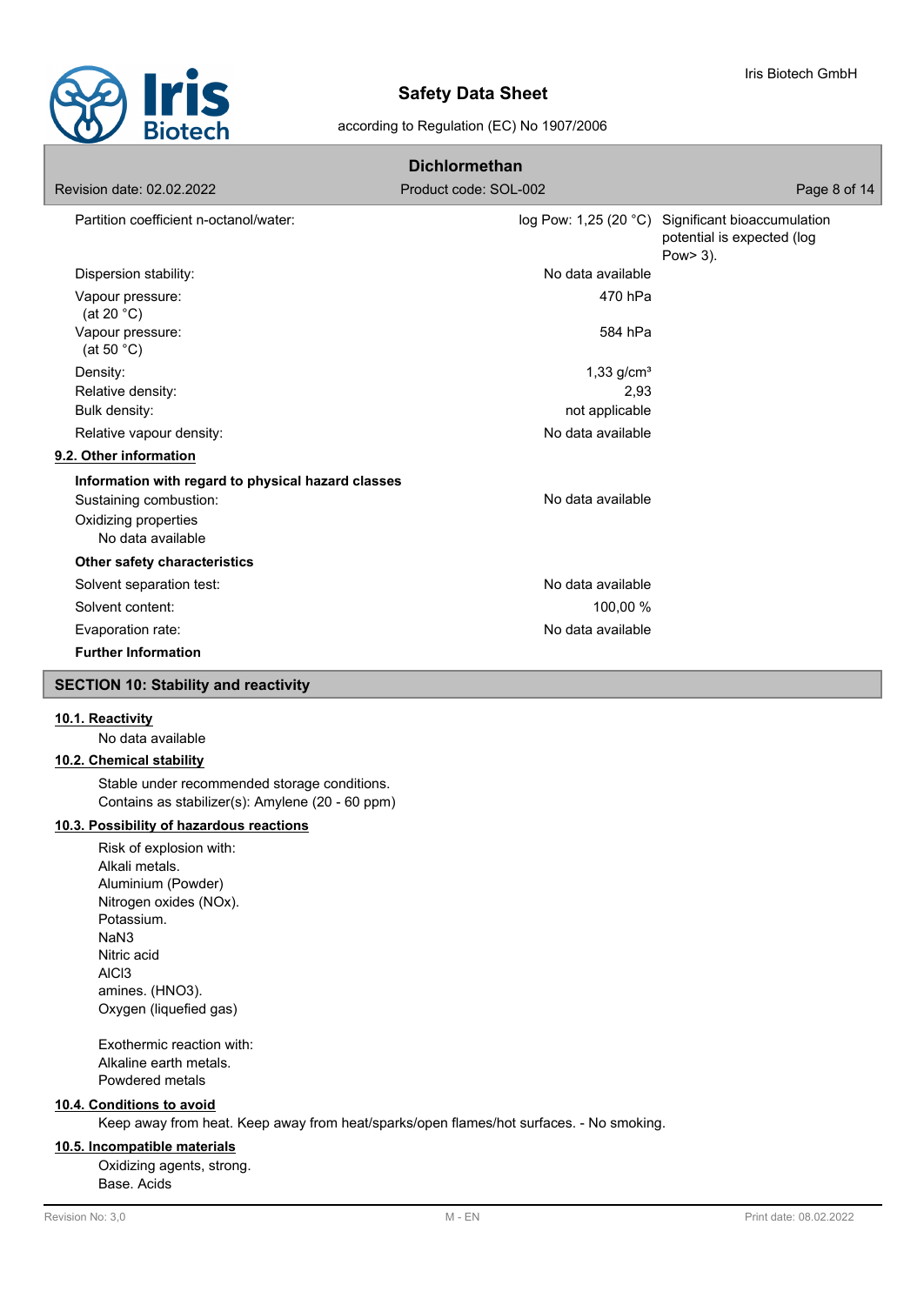according to Regulation (EC) No 1907/2006

# **Dichlormethan**

Revision date: 02.02.2022 Product code: SOL-002 Page 9 of 14

Rubber. plastic Light metals metals Steel

# **10.6. Hazardous decomposition products**

Thermal decomposition can lead to the escape of irritating gases and vapours. In case of fire may be liberated: Carbon dioxide (CO2). Carbon monoxide (CO). Hydrogen chloride (HCl). Phosgene

#### **Further information**

In case of fire: See chapter 5.

# **SECTION 11: Toxicological information**

#### **11.1. Information on hazard classes as defined in Regulation (EC) No 1272/2008**

#### **Toxicocinetics, metabolism and distribution**

No data available

### **Acute toxicity**

Based on available data, the classification criteria are not met.

| CAS No  | Chemical name                       |                         |                |                              |                            |
|---------|-------------------------------------|-------------------------|----------------|------------------------------|----------------------------|
|         | Exposure route                      | <b>IDose</b>            | <b>Species</b> | Source                       | Method                     |
| 75-09-2 | Dichloromethane, methylene chloride |                         |                |                              |                            |
|         | oral                                | LD50<br>> 2000<br>mg/kg | Rat            | Other company data<br>(1988) | <b>IOECD Guideline 401</b> |
|         | dermal                              | LD50<br>> 2000<br>mg/kg | Rat            | Other company data<br>(1988) | <b>IOECD Guideline 402</b> |
|         | inhalation vapour                   | ILC50<br>52000<br>mg/l  | Rat            |                              |                            |

## **Irritation and corrosivity**

Causes skin irritation. Causes serious eye irritation. Skin contact - Rabbit. Result: Causes skin irritation. - 4 h OECD 404 Prolonged or repeated skin contact may cause removal of natural fat from the skin resulting in dermatitis (skin inflammation).

Eye contact - Rabbit. Result: - Causes eye irritation. Note: ECHA Corneal opacity.

# **Sensitising effects**

Based on available data, the classification criteria are not met. Respiratory or skin sensitisation Local lymph node assay (LLNA) - Mouse. Result: negative OECD 429

#### **Carcinogenic/mutagenic/toxic effects for reproduction**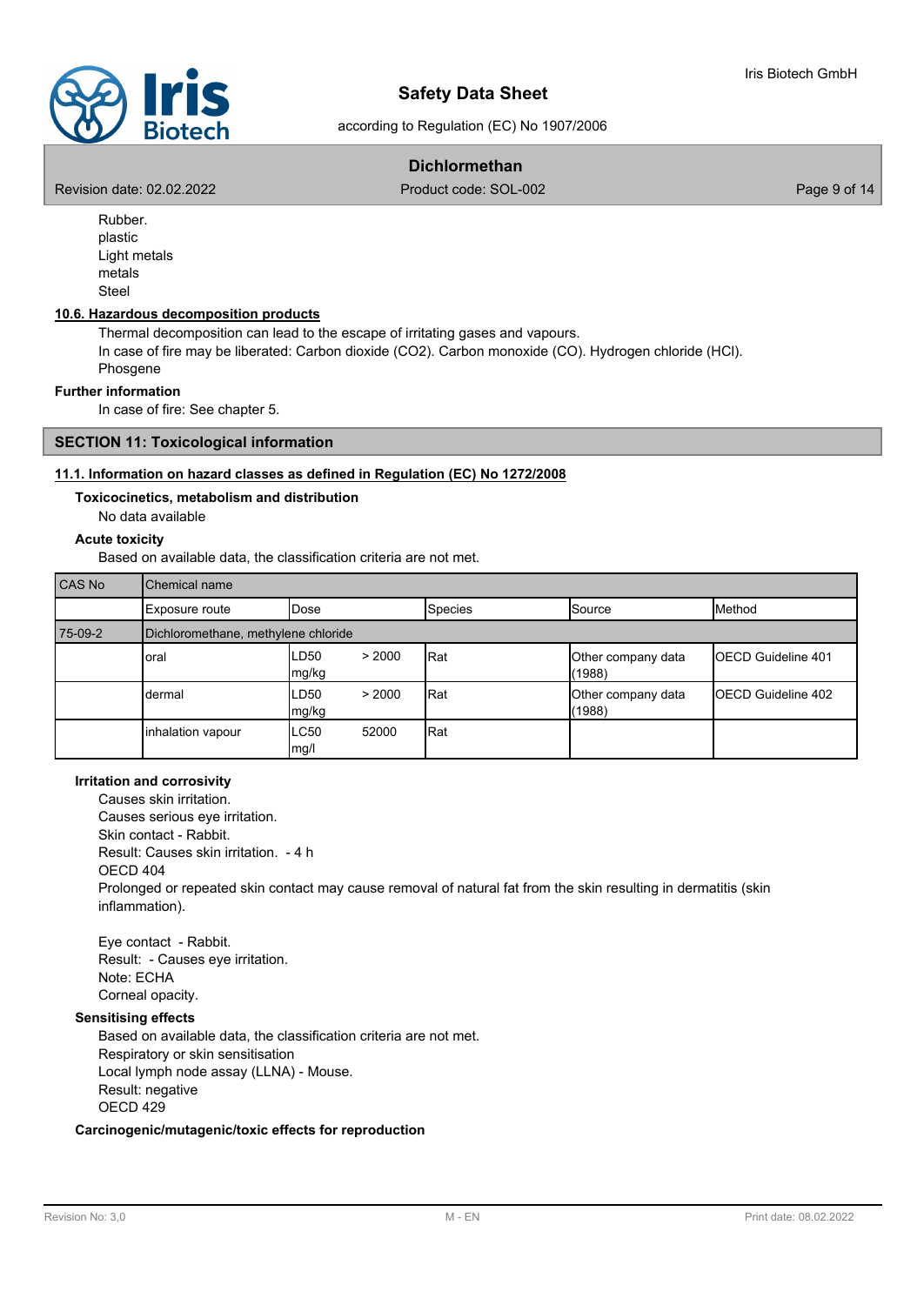

according to Regulation (EC) No 1907/2006

# **Dichlormethan**

Revision date: 02.02.2022 Product code: SOL-002 Product code: SOL-002

Suspected of causing cancer. (Dichloromethane, methylene chloride) Germ cell mutagenicity: Based on available data, the classification criteria are not met. Reproductive toxicity: Based on available data, the classification criteria are not met. Germ cell mutagenicity: Mutagenicity (mammalian cell test): Chromosomal aberrations mammalian cells

Chinese hamster ovary cells Result: positive (with metabolic activation), positive (without metabolic activation) OECD 473

### Ames test

Salmonella typhimurium Result: positive (with metabolic activation), positive (without metabolic activation) OECD 471 (Ames test)

Carcinogenicity Suspected of causing cancer.

#### **STOT-single exposure**

May cause respiratory irritation. (Dichloromethane, methylene chloride) May cause drowsiness or dizziness. (Dichloromethane, methylene chloride)

# **STOT-repeated exposure**

May cause damage to organs through prolonged or repeated exposure. (Dichloromethane, methylene chloride)

#### **Aspiration hazard**

Based on available data, the classification criteria are not met.

# **Information on likely routes of exposure**

Inhalation, The product is skin resorptive.

#### **Specific effects in experiment on an animal**

Rat: DNA damage

#### No data available **Practical experience**

## **11.2. Information on other hazards**

# **Endocrine disrupting properties**

No data available

## **Other information**

Dichloromethane is metabolized in the body producing carbon monoxide which increases and sustains carboxyhemoglobin levels in the blood, reducing the oxygen - carrying capacity of the blood., Acts as a simple asphyxiant by displacing air, anesthetic effects, Difficulty in breathing, Headache, Dizziness, Prolonged or repeated contact with skin may cause: defatting, Dermatitis, Contact with eyes can cause: Redness, Blurred vision, Provokes tears., Effects due to ingestion may include:, Gastrointestinal discomfort, Central nervous system depression, Paresthesia, Drowsiness, Convulsions, Conjunctivitis, Pulmonary oedema. Effects may be delayed. Irregular breathing, Stomach/intestinal disorders, Nausea, Vomiting, Increased liver enzymes, Weakness. Heavy or prolonged skin exposure may result in the absorption of harmful amounts of material abdominal pain. To the best of our knowledge, the chemical, physical, and toxicological properties have not been thoroughly investigated.

General information halogenated hydrocarbons: Systemic effects: Anaesthetic state, Circulatory collapse, Liver and kidney damage.

#### **Further information**

The mixture is classified as hazardous according to regulation (EC) No 1272/2008 [CLP]. Caution! To the best of our knowledge the toxicological properties of this material have not been thoroughly investigated. Other dangerous properties can not be excluded. Handle in accordance with good industrial hygiene and safety practice. Special hazards arising from the substance or mixture!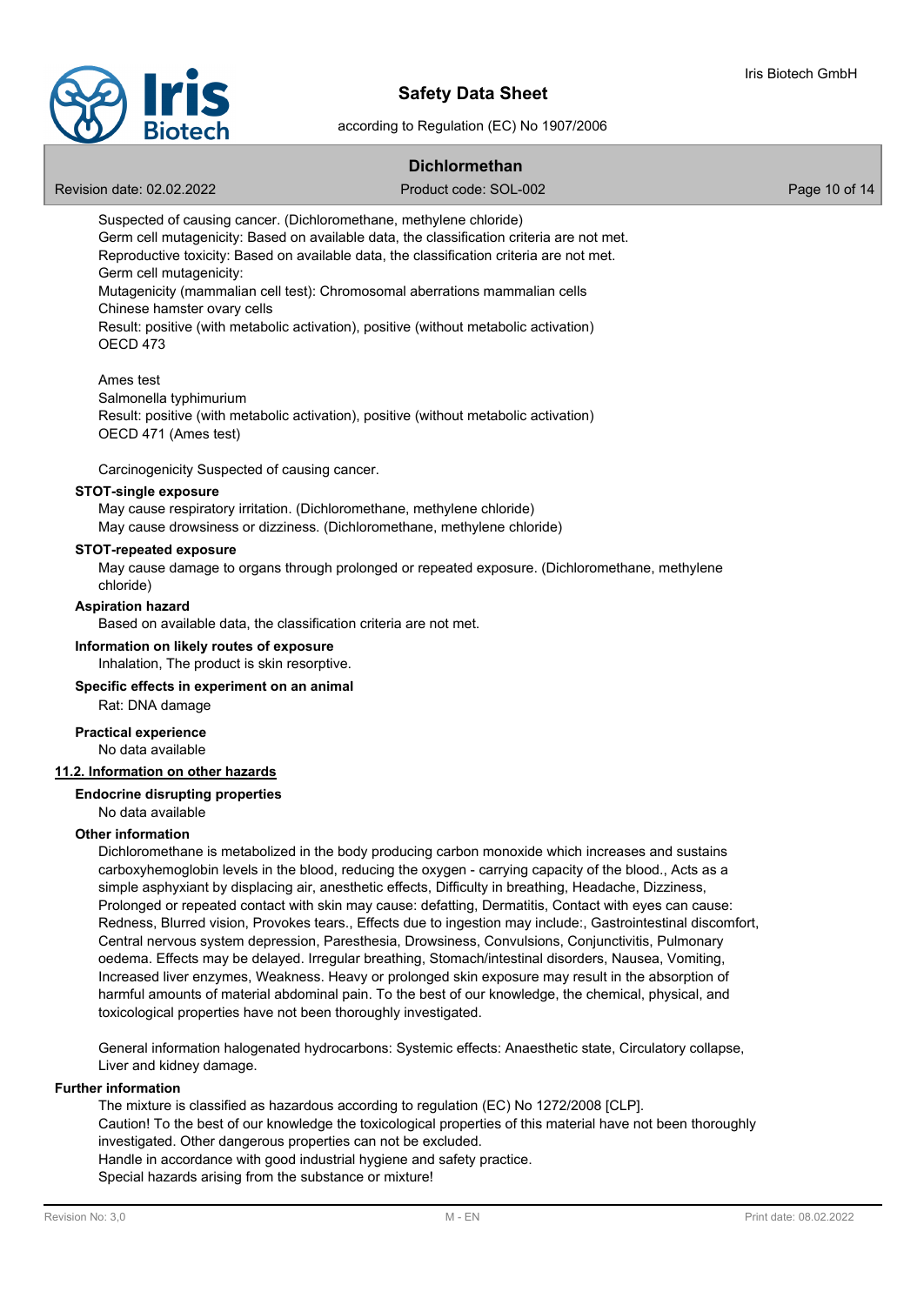

according to Regulation (EC) No 1907/2006

# **Dichlormethan**

Revision date: 02.02.2022 Product code: SOL-002 Page 11 of 14

RTECS: PA8050000

#### **SECTION 12: Ecological information**

# **12.1. Toxicity**

The product is not: Ecotoxic.

| CAS No  | Chemical name                       |             |                   |  |                          |                                                              |                                                 |
|---------|-------------------------------------|-------------|-------------------|--|--------------------------|--------------------------------------------------------------|-------------------------------------------------|
|         | Aquatic toxicity                    | Dose        |                   |  | $[h]   [d]$ Species      | <b>S</b> ource                                               | <b>I</b> Method                                 |
| 75-09-2 | Dichloromethane, methylene chloride |             |                   |  |                          |                                                              |                                                 |
|         | Acute fish toxicity                 | LC50        | 193 mg/l          |  | 96 h Pimephales promelas | <b>Bull Environ</b><br><b>IContam Toxicol</b><br>20, 344-352 | According to test<br>Imethods<br>described by t |
|         | Acute crustacea<br>toxicity         | EC50        | $27 \text{ mq/l}$ |  | 48 h Daphnia magna       | Study report<br>(1979)                                       | According EPA<br><b>I</b> publication           |
|         | Fish toxicity                       | <b>NOEC</b> | $357$ mg/l        |  | 8 d Pimephales promelas  | Publication (1987)                                           | lother: ASTM<br>E729-80                         |

# **12.2. Persistence and degradability**

| <b>CAS No</b> | <b>I</b> Chemical name                                 |           |  |                |  |
|---------------|--------------------------------------------------------|-----------|--|----------------|--|
|               | Method                                                 | Value     |  | <b>ISource</b> |  |
|               | <b>IEvaluation</b>                                     |           |  |                |  |
| 75-09-2       | Dichloromethane, methylene chloride                    |           |  |                |  |
|               | OECD 301C/ ISO 9408/ EEC 92/69/V, C.4-F                | $< 26 \%$ |  |                |  |
|               | Not readily biodegradable (according to OECD criteria) |           |  |                |  |

### **12.3. Bioaccumulative potential**

Remarks: Does not bioaccumulate.

#### **Partition coefficient n-octanol/water**

| <b>CAS No</b> | <b>I</b> Chemical name              | Log Pow |
|---------------|-------------------------------------|---------|
| 75-09-2       | Dichloromethane, methylene chloride | 1,25    |
| <b>BCF</b>    |                                     |         |

| ---     |                                        |            |                  |                                       |
|---------|----------------------------------------|------------|------------------|---------------------------------------|
| ∣CAS No | name<br>Chemical r                     | <b>BCF</b> | <b>Species</b>   | Source                                |
| 75-09-2 | methylene chloride<br>Dichloromethane. | 39         | ICvprinus carpio | (1986)<br>$\sim$<br>report<br>. studv |

# **12.4. Mobility in soil**

No data available

#### **12.5. Results of PBT and vPvB assessment**

This substance does not meet the PBT/vPvB criteria of REACH, annex XIII.

This substance/mixture contains no components considered to be either persistent, bioaccumulative and toxic

(PBT), or very persistent and very bioaccumulative (vPvB) at levels of 0.1% or higher.

# **12.6. Endocrine disrupting properties**

This substance does not have endocrine disrupting properties with respect to non-target organisms.

# **12.7. Other adverse effects**

No information available.

# **Further information**

Do not allow to enter into surface water or drains. Do not allow to enter into soil/subsoil.

#### **SECTION 13: Disposal considerations**

#### **13.1. Waste treatment methods**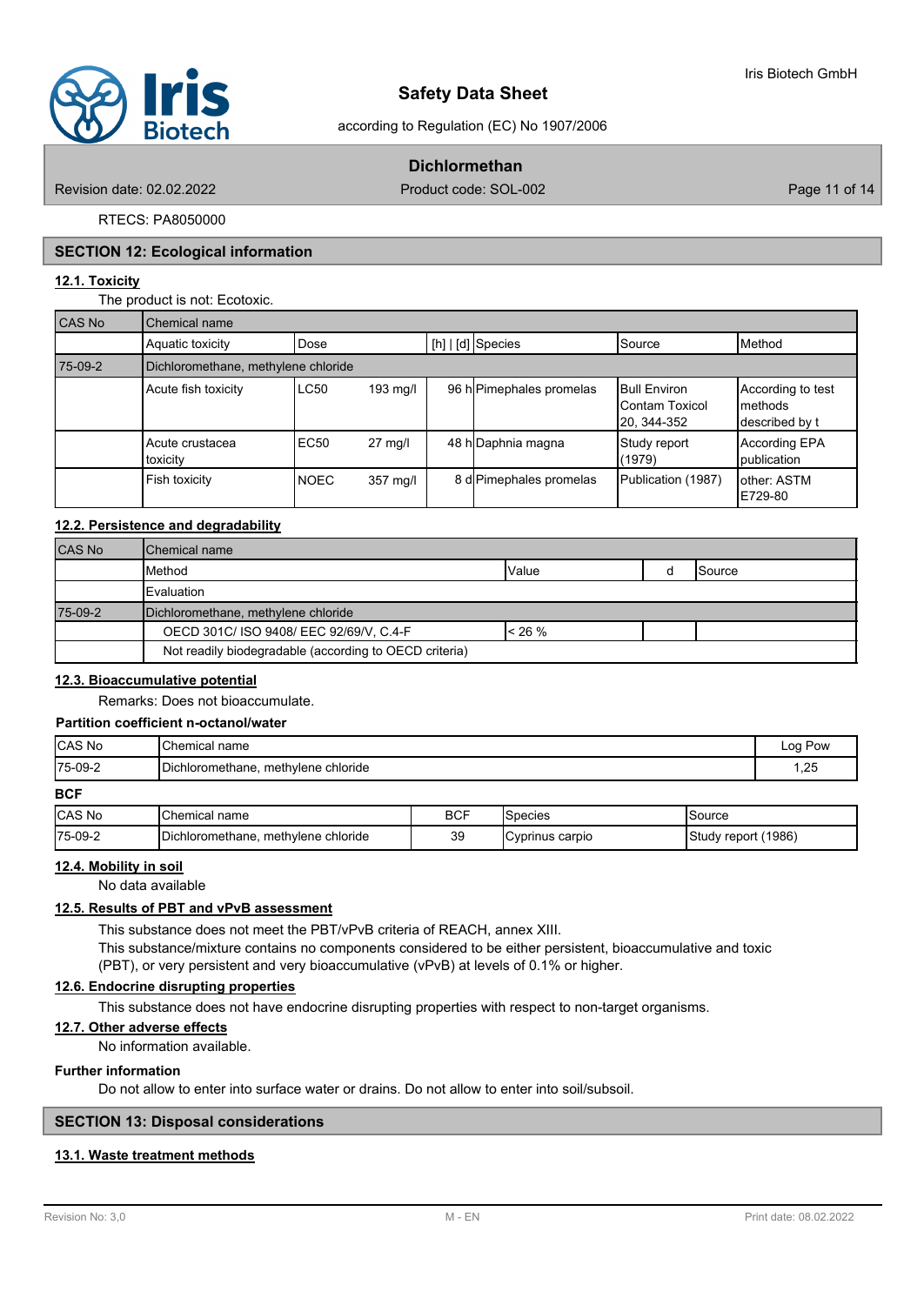

according to Regulation (EC) No 1907/2006

# **Dichlormethan**

Revision date: 02.02.2022 Product code: SOL-002 Product code: SOL-002

# **Disposal recommendations**

Do not allow to enter into surface water or drains. Do not allow to enter into soil/subsoil. Dispose of waste according to applicable legislation. Dispose of waste according to applicable legislation. Consult the appropriate local waste disposal expert about waste disposal.

#### **Contaminated packaging**

Hazardous waste according to Directive 2008/98/EC (waste framework directive). Handle contaminated packages in the same way as the substance itself. Handle contaminated packages in the same way as the substance itself.

#### **SECTION 14: Transport information**

#### **Land transport (ADR/RID)**

| 14.1. UN number or ID number:           | <b>UN 1593</b>         |
|-----------------------------------------|------------------------|
| 14.2. UN proper shipping name:          | <b>DICHLOROMETHANE</b> |
| 14.3. Transport hazard class(es):       | 6.1                    |
| 14.4. Packing group:                    | Ш                      |
| Hazard label:                           | 6.1                    |
|                                         |                        |
|                                         |                        |
|                                         |                        |
|                                         |                        |
| Classification code:                    | T1                     |
| <b>Special Provisions:</b>              | 516                    |
| Limited quantity:                       | 5L                     |
| Excepted quantity:                      | E1                     |
| Transport category:                     | $\overline{2}$         |
| Hazard No:                              | 60                     |
| Tunnel restriction code:                | Е                      |
| <b>Inland waterways transport (ADN)</b> |                        |
| 14.1. UN number or ID number:           | <b>UN 1593</b>         |
| 14.2. UN proper shipping name:          | <b>DICHLOROMETHANE</b> |
| 14.3. Transport hazard class(es):       | 6.1                    |
| 14.4. Packing group:                    | Ш                      |
| Hazard label:                           | 6.1                    |
|                                         |                        |
|                                         |                        |
|                                         |                        |
|                                         |                        |
| Classification code:                    | T <sub>1</sub>         |
| Special Provisions:                     | 516 802                |
| Limited quantity:                       | 5 L                    |
| Excepted quantity:                      | E1                     |
| <b>Marine transport (IMDG)</b>          |                        |
|                                         | <b>UN 1593</b>         |
| 14.1. UN number or ID number:           |                        |
| 14.2. UN proper shipping name:          | <b>DICHLOROMETHANE</b> |
| 14.3. Transport hazard class(es):       | 6.1                    |
| 14.4. Packing group:                    | Ш                      |
| Hazard label:                           | 6.1                    |
|                                         |                        |
|                                         |                        |
|                                         |                        |
| <b>Special Provisions:</b>              |                        |
| Limited quantity:                       | 5L                     |
|                                         |                        |
|                                         |                        |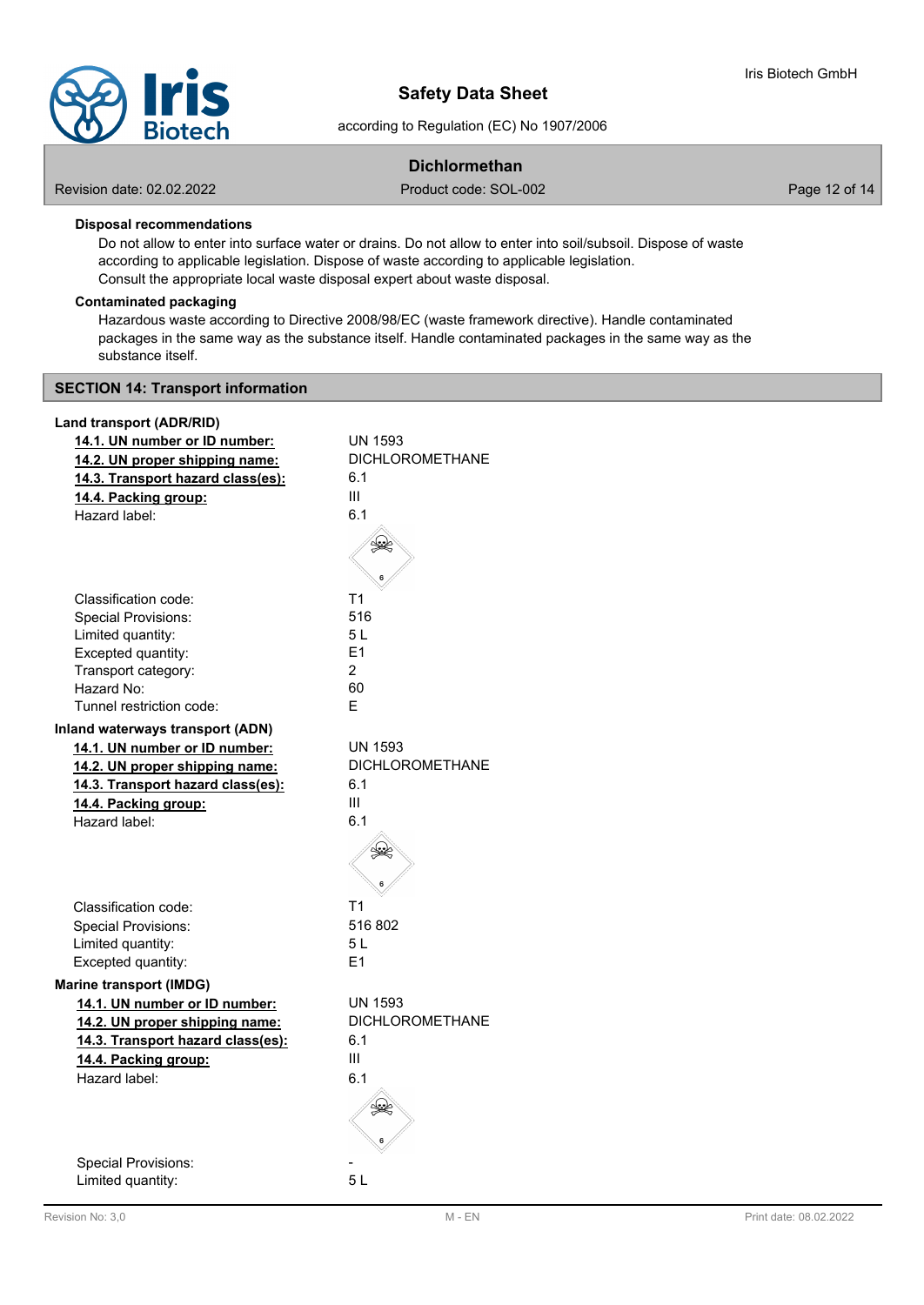

according to Regulation (EC) No 1907/2006

| <b>Dichlormethan</b>                                                      |                                                                                                                       |               |  |  |
|---------------------------------------------------------------------------|-----------------------------------------------------------------------------------------------------------------------|---------------|--|--|
| <b>Revision date: 02.02.2022</b>                                          | Product code: SOL-002                                                                                                 | Page 13 of 14 |  |  |
| Excepted quantity:                                                        | E <sub>1</sub>                                                                                                        |               |  |  |
| EmS:                                                                      | F-A, S-A                                                                                                              |               |  |  |
| Air transport (ICAO-TI/IATA-DGR)                                          |                                                                                                                       |               |  |  |
| 14.1. UN number or ID number:<br>14.2. UN proper shipping name:           | UN 1593<br><b>DICHLOROMETHANE</b>                                                                                     |               |  |  |
| 14.3. Transport hazard class(es):                                         | 6.1                                                                                                                   |               |  |  |
| 14.4. Packing group:                                                      | III                                                                                                                   |               |  |  |
| Hazard label:                                                             | 6.1                                                                                                                   |               |  |  |
|                                                                           | ≸€                                                                                                                    |               |  |  |
| Limited quantity Passenger:                                               | 2L                                                                                                                    |               |  |  |
| Passenger LQ:<br>Excepted quantity:                                       | Y642<br>E <sub>1</sub>                                                                                                |               |  |  |
| IATA-packing instructions - Passenger:                                    | 655                                                                                                                   |               |  |  |
| IATA-max. quantity - Passenger:                                           | 60 L                                                                                                                  |               |  |  |
| IATA-packing instructions - Cargo:                                        | 663                                                                                                                   |               |  |  |
| IATA-max. quantity - Cargo:                                               | 220 L                                                                                                                 |               |  |  |
| 14.5. Environmental hazards                                               |                                                                                                                       |               |  |  |
| <b>ENVIRONMENTALLY HAZARDOUS:</b>                                         | No                                                                                                                    |               |  |  |
| 14.6. Special precautions for user<br>No data available                   |                                                                                                                       |               |  |  |
| 14.7. Maritime transport in bulk according to IMO instruments             |                                                                                                                       |               |  |  |
| not applicable                                                            |                                                                                                                       |               |  |  |
| <b>SECTION 15: Regulatory information</b>                                 |                                                                                                                       |               |  |  |
|                                                                           | 15.1. Safety, health and environmental regulations/legislation specific for the substance or mixture                  |               |  |  |
| EU regulatory information                                                 |                                                                                                                       |               |  |  |
| Restrictions on use (REACH, annex XVII):                                  |                                                                                                                       |               |  |  |
| Entry 3, Entry 59, Entry 75                                               |                                                                                                                       |               |  |  |
| 2010/75/EU (VOC):                                                         | 100 % (1330 g/l)                                                                                                      |               |  |  |
| 2004/42/EC (VOC):                                                         | 100 % (1330 g/l)                                                                                                      |               |  |  |
| Information according to 2012/18/EU<br>(SEVESO III):                      | Not subject to 2012/18/EU (SEVESO III)                                                                                |               |  |  |
| <b>Additional information</b>                                             |                                                                                                                       |               |  |  |
| Safety Data Sheet according to Regulation (EC) No. 1907/2006 (REACH)      |                                                                                                                       |               |  |  |
| National regulatory information                                           |                                                                                                                       |               |  |  |
| Employment restrictions:                                                  | Observe restrictions to employment for juveniles according to the<br>'juvenile work protection guideline' (94/33/EC). |               |  |  |
| Water hazard class (D):                                                   | 2 - obviously hazardous to water                                                                                      |               |  |  |
| 15.2. Chemical safety assessment                                          |                                                                                                                       |               |  |  |
| For this substance a chemical safety assessment has not been carried out. |                                                                                                                       |               |  |  |
| <b>SECTION 16: Other information</b>                                      |                                                                                                                       |               |  |  |

#### **Abbreviations and acronyms**

CLP: Classification, labelling and Packaging REACH: Registration, Evaluation and Authorization of Chemicals GHS: Globally Harmonised System of Classification, Labelling and Packaging of Chemicals